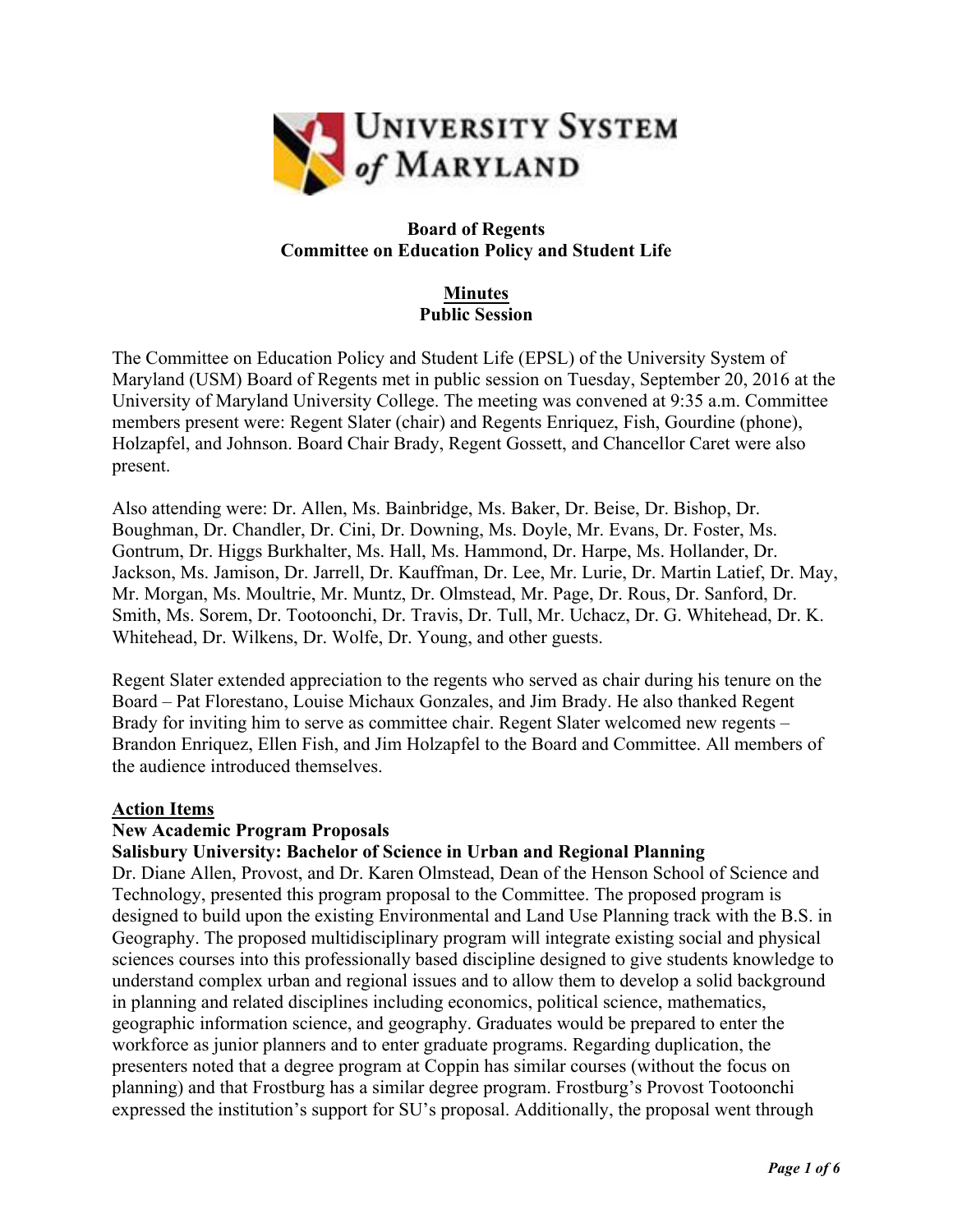the standard approval process during which institutions have the opportunity to object; there were no objections. Statistics show high and increasing demand for people trained in this field. The MD Department of Labor estimates 500 expected jobs in urban and regional planning; positive projected employment is also expected nationwide. Regent Slater noted that the regents, via an annual report, will monitor enrollment projections to ensure that the program is as viable as is being predicted. Regent Holzapfel asked about the potential for the creation of urban and regional planning programs in more urban areas of the state. Dr. Boughman explained that program proposals emerge organically from the universities, but that students from a variety of bachelor's programs do, in fact, go into the Urban Studies and Planning graduate program at the University of Maryland, College Park. Regent Brady asked the presenters to consider ways they could collaborate with and compliment similar degree programs within the state.

The Chancellor recommends that the Committee on Education Policy and Student Life recommend that the Board of Regents approve the proposal from Salisbury University for the Bachelor of Science in Urban and Regional Planning. The motion was moved by Regent Fish, seconded by Regent Holzapfel, and unanimously approved.

### **University of Maryland, Baltimore: Master of Science in Cybersecurity Law University of Maryland, Baltimore: Master of Science in Homeland Security and Crisis Management Law**

Dr. Bruce Jarrell, Chief Academic and Research Officer and Senior Vice President, and Ms. Barbara Gontrum, Associate Dean for Academic and Administrative Affairs from the Carey School of Law presented these proposals to the Committee. The proposed programs are designed to enable working professionals with an undergraduate degree "to gain fluency with legal structures, principles, concepts and modes of analysis to complement and augment their existing specialized professional expertise." Potential students will be seeking a more focused and detailed engagement with the law without pursuing a J.D. degree. The programs will be offered as online degree programs and completed on a part-time basis over the course of two years. The **Cybersecurity Law** program builds on the cybersecurity track in the existing Master of Science in Law (MSL) and is in coordination with the Law School's Center for Health and Homeland Security. The **Homeland Security and Crisis Management Law** program builds on the crisis management track in the existing Master of Science in Law and is also in coordination with the law school's Center for Health and Homeland Security. If the programs are approved, the residential cybersecurity track in the MSL program and the residential crisis management track in the MSL program will no longer admit students as of fall 2017. The proposal went through the standard approval process during which institutions have the opportunity to object; there were no objections. The number of students enrolled in the current tracks have exceeded expectations, and the administration is fairly confident that enrollment in the degree program will be strong too. Regent Brady asked the presenters to consider what connections and partnerships can be made within the USM, since other institutions are also focusing on cyber and homeland security. Finally, in response to a question from Regent Slater, the presenters noted that, if approved, they will evaluate the success of and demand for the program and be flexible in meeting the needs of students to offer the degrees both online and in person.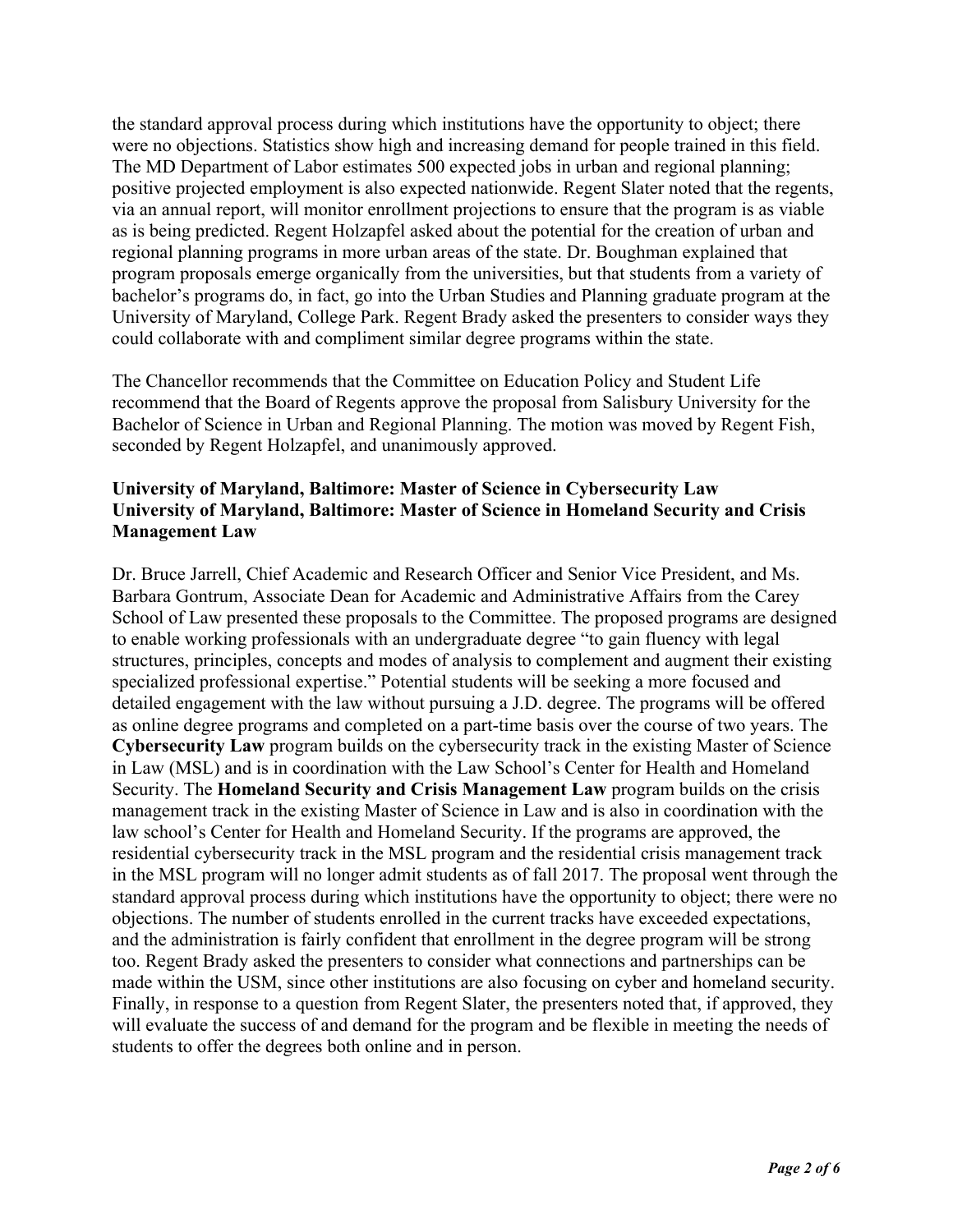The Chancellor recommends that the Committee on Education Policy and Student Life recommend that the Board of Regents approve the proposal from the University of Maryland, Baltimore for the Master of Science in Cybersecurity Law. The motion was moved by Regent Fish, seconded by Regent Enriquez, and unanimously approved.

The Chancellor recommends that the Committee on Education Policy and Student Life recommend that the Board of Regents approve the proposal from the University of Maryland, Baltimore for the Master of Science in Homeland Security and Crisis Management Law. The motion was moved by Regent Johnson, seconded by Regent Gourdine, and unanimously approved.

**USM P-20 National Science Foundation Math Science Partnership Grant: Final Report**  Dr. Nancy Shapiro, Associate Vice Chancellor for Academic Affairs, introduced this presentation to the Committee. She reminded the Committee that USM's Office of P-20 Education and Outreach connects the four mission-driven goals of the USM Office of Academic Affairs: *College Readiness, College Completion, Citizenship and Career Readiness.* USM P-20 leads policy and project work in collaboration with Maryland's K-12 schools, community colleges, workforce and industry, and other higher education stakeholder groups to ensure that Maryland students complete their educational goals and reach their full potential. USM's *Math*  Science Partnership Minority Student Pipeline (MSP<sup>2</sup>) project has been an extremely successful P-20 partnership, which includes Bowie State University, University of Maryland, College Park, Prince George's Community College, Towson University, and the Prince George's County Public Schools (PGCPS). Dr. David May, USM's MSP<sup>2</sup> project director shared details of the program. The project was one of the largest NSF MSP competitive grants ever awarded at 12.4 million dollars over five years (2008-2014). The project's goal was to expand the minority student pipeline in science, technology, engineering, and mathematics (STEM) fields in higher education, by employing strategies to engage and interest faculty, teachers, undergraduates, and high school students in STEM. The team also received a \$460,000 three-year supplement to focus on computer science instruction. Key outcomes and findings include: increased student achievement in science, stopped the decline in student interest through the elementary years, and prepared students for college STEM. PGCPS project leaders, Drs. Gladys Whitehead (Executive Director of Curriculum and Instruction) and Felicia Martin-Latief (STEM Instruction Supervisor) enthusiastically shared the many benefits, insights, and lessons gained and provided from being part of the  $MSP<sup>2</sup>$  grant. Those benefits include, but are not limited to, the creation of a STEM supervisor position, improved professional development for teachers, bolstering of dual enrollment efforts, and other learning to and from K-12 and higher education. Regents asked the presenters to consider how to sustain, broadly apply, and replicate the lessons learned and to consider if the Kirwan Center for Academic Innovation can partner with the P-20 office in these efforts. Finally, Regent Brady asked the team to make sure all of the learning and lessons are captured, so replication and future work has a base from which to start.

### **Diversity and Inclusion Update**

Dr. Joann Boughman, Senior Vice Chancellor for Academic Affairs, provided an update on the System's diversity and inclusion efforts. In December 2015 and again in September 2016, Chancellor Caret issued statements on the USM's commitment to diversity and inclusion. In the December statement, Caret announced that he would work with the newly-formed Board of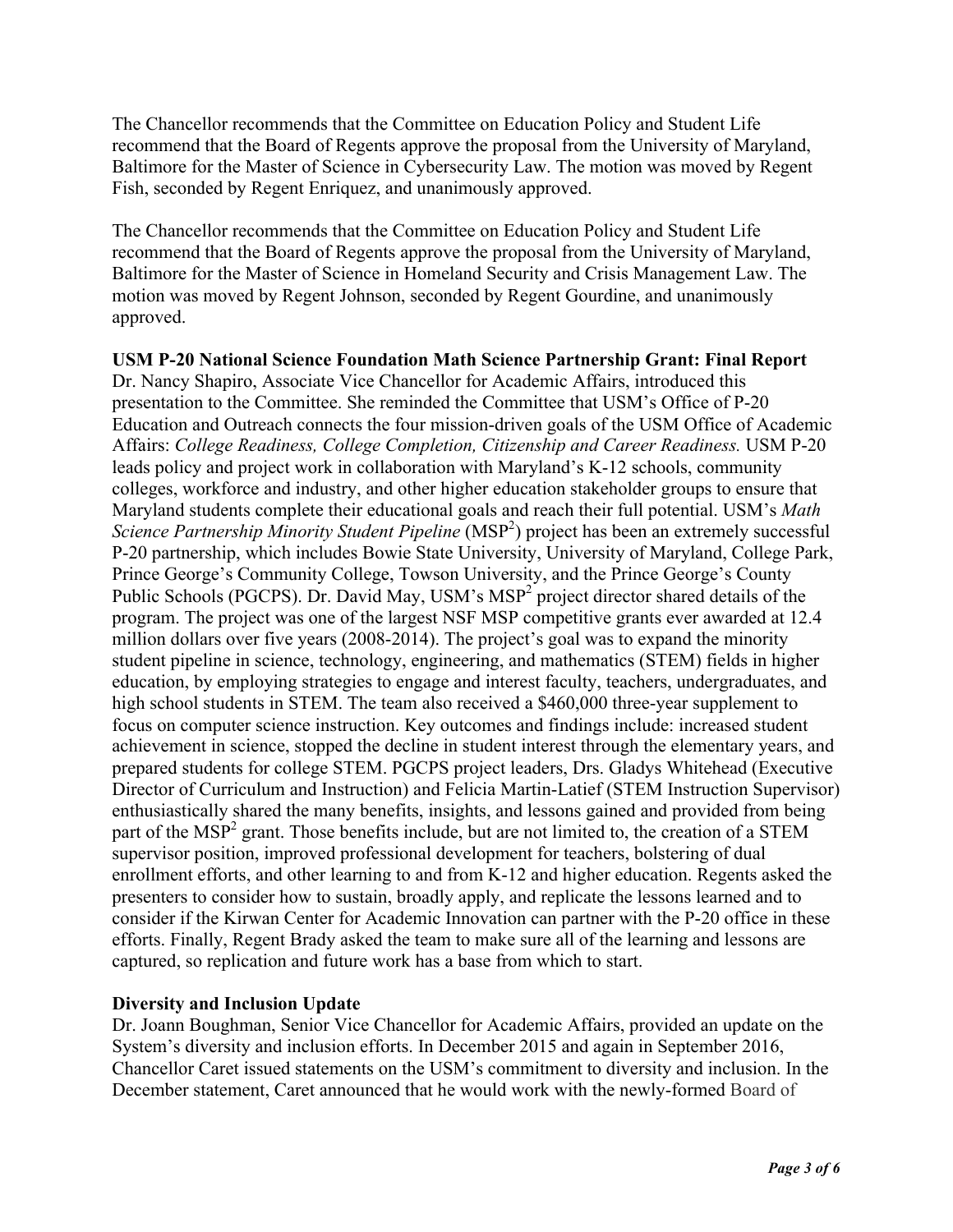Regents' Workgroup on Diversity and Inclusion and the presidents to strengthen ongoing efforts in support of diversity and inclusion goals and values. The BOR Workgroup's goals included (1) having the regents discuss and better understand diversity and inclusion-related problems as manifested at our institutions, (2) sharing data and insight into what's happening within the System, and (3) identifying any actions the Board could take to support and stay well-informed of work being done at our universities. During 2015-2016 Board meetings, the Board received reports from representatives of the System's provosts (issues included, but were not limited to, the pipeline of diverse faculty and difficulties surrounding hidden work experienced by underrepresented faculty), vice presidents for student affairs (issues included, but were not limited to, creating safe/brave spaces for students, managing different student groups' needs and agendas, and freedom of speech), and student council (issues included, but were not limited to, the diversification of faculty, cultural sensitivity training, and clear, transparent processes for reporting diversity and inclusion-related concerns) to further increase their understanding of the variety of issues at our institutions. Dr. Boughman also noted that the vice presidents for student affairs, provosts, and USM Student Council will address diversity and inclusion issues and concerns at their respective monthly meetings. The Board's Workgroup approved the creation of a Diversity and Inclusion Council, which consists of representation from all System institutions and the shared governance councils. The Diversity and Inclusion Council will deeply explore and offer guidance to System leadership on these issues. The Council will report back to the Board through the Committee on Education Policy and Student Life. To date, the Council has met once, and they have identified at least three areas of focus: core values/mission statements, assessment and reporting, and campus diversity and inclusion climate studies. The Council will stay engaged in substantive work to ensure the Board is well-informed about what is going on and what is needed. Finally, with the creation of the Council and its formal connection to the Board, the Board's Workgroup on Diversity and Inclusion has disbanded.

Regent Slater asked that the Council explore the pros and cons of having a system-wide policy regarding the renaming of buildings named after slave owners and racists, as was brought up by Towson students during the September BOR meeting. Chancellor Caret and Regent Brady reinforced the importance of open communication. Regent Brady expressed a desire to build trust between the System leaders and its stakeholders and asked that the Council develop mechanisms by which stakeholders' voices can productively be heard.

# **Sexual Misconduct Update**

Dr. Boughman reminded the Committee that during the 2015 Legislative Session, House Bill 571, Institutions of Higher Education – Sexual Assault – Policy and Survey, was passed and required institutions within the state to, among other things: (1) perform a campus climate survey every two years and (2) provide summary data on campus sexual misconduct incidents and their adjudication. USM officials have worked closely with colleagues from the Maryland Higher Education Commission (MHEC) (the state agency to whom institutions have to report) and others from across the state to prepare and provide guidance to institutions. The incident reports and climate surveys were collected over the summer and will be due to the General Assembly in October. Although we will bring the report and results to the Committee as soon as possible, we know that all of our institutions are in compliance with the law and are making progress to address issues and concerns that will come forth from the aforementioned reports and from work already in progress at our institutions. The sexual assault campus climate survey was shared, so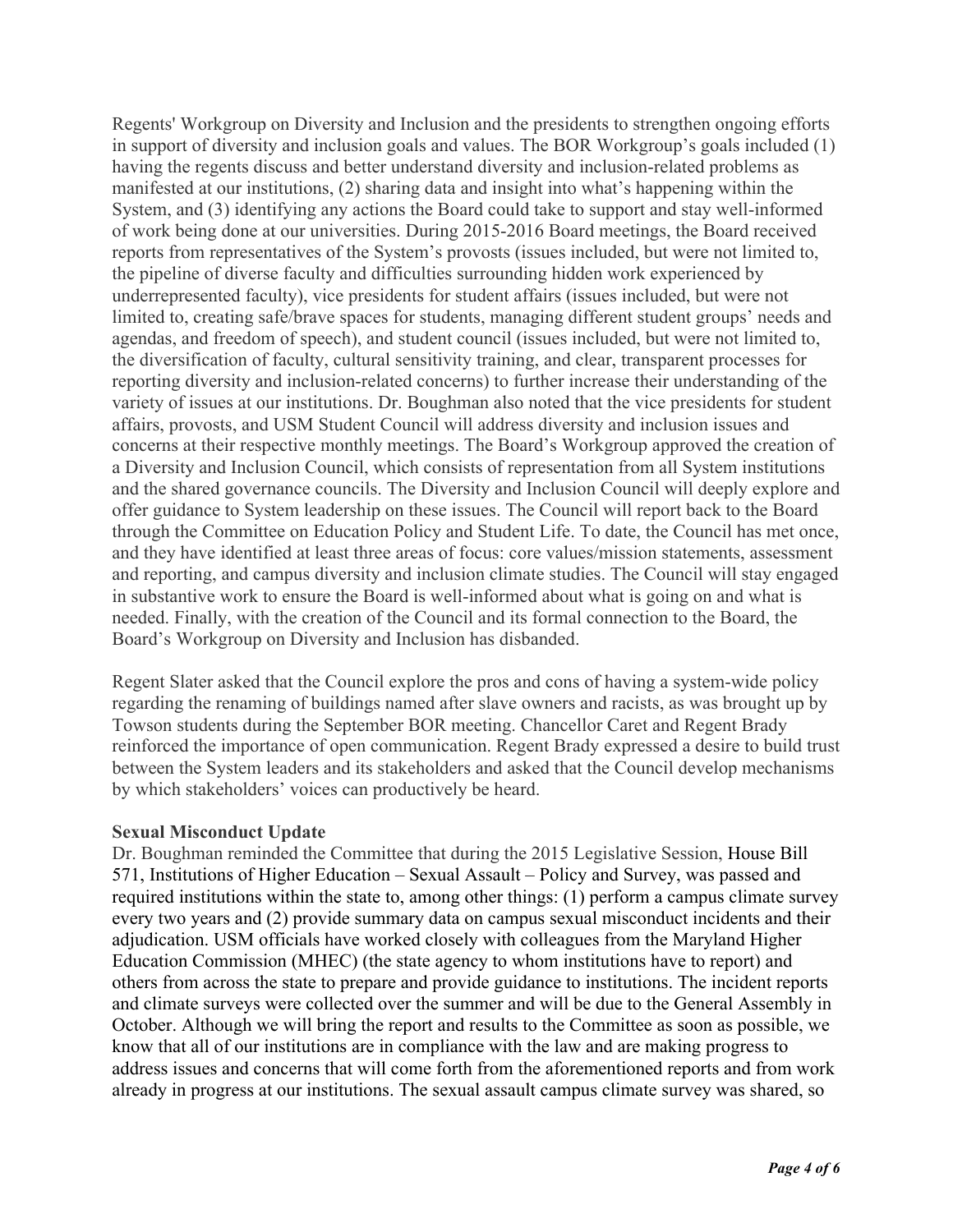the Committee could get an idea of what information will be available when the results are released. The regents were also told that UMBC and FSU's Title IX/Office of Civil Rights cases are being handled aggressively by university personnel. As lessons are learned during these processes, they are being shared among vice presidents for student affairs and institutional counsel across the USM.

#### **Report on Academic Program Actions Delegated to the Chancellor, AY2015 - 2016**

In accordance with Board Resolution III-7.03, an annual report is submitted to the Board of Regents of program actions delegated to the Chancellor. The report indicates that between September 2015 and August 2016, Chancellor Caret approved 14 new certificates, 16 concentrations, and 37 title changes. He also approved the suspension or discontinuation of 14 degrees and 34 certificates and areas of concentration. In addition, the Board of Regents approved 4 new degree programs.

### **Accreditation Update: Frostburg State University**

Accreditation of USM institutions is through the Middle States Commission on Higher Education (MSCHE), which sets forth standards for accreditation and provides support and guidance to meet those standards. Several of our institutions underwent their decennial review during 2015-2016. A summary of MSHEC actions, current status, and expected activities was shared. All institutions remain accredited, but Dr. Ahmad Tootoonchi, Frostburg State University's provost, updated the Committee on a warning the institution received indicating that the institution's "accreditation may be in jeopardy because of insufficient evidence that the institution is currently in compliance with Standard 7 (Institutional Assessment) and Standard 12 (General Education)." Dr. Tootoonchi shared that the warning notes that the institution did not present adequate documentation for those standards, not necessarily that they could not meet the standard. Therefore, FSU has established a team to work diligently on demonstrating and meeting requirements of each standard. A liaison from MSCHE has visited the institution, met with administrators (including President Nowaczyk) and campus leaders, offered constructive suggestions, and believes the institution is on the right track to meet their goals. The plan that will be sent to Middle States is being built on four principles: commitment, consultation, transparency, and team work. The follow up report and review are due in March 2017.

### **Report on Intercollegiate Athletics**

Regent Barry Gossett, chair of the BOR's Workgroup on Intercollegiate Athletics (ICA), presented this report to the Board. While both EPSL and the Workgroup have responsibility for ICA issues, the Workgroup dives deeply into issues. Today, on behalf of the Workgroup, Regent Gossett shared a summary of the student-athlete academic measures explored and discussed by the Workgroup during the 2015-2016 school year for USM schools with Division I athletics (Coppin, Towson, UMBC, UMCP, and UMES). Regent Gossett shared a few overriding principles that are put forth in Board policies on ICA.

- Athletics is expected to further the broader missions of our institutions;
- Each institution that has an intercollegiate athletics program must have in place internal and external procedures, which provide careful and thorough scrutiny of the sports program and deliver required information to the USM; and
- Student-athletes are expected to have academic performance and progress that is comparable to that of non-athletes.